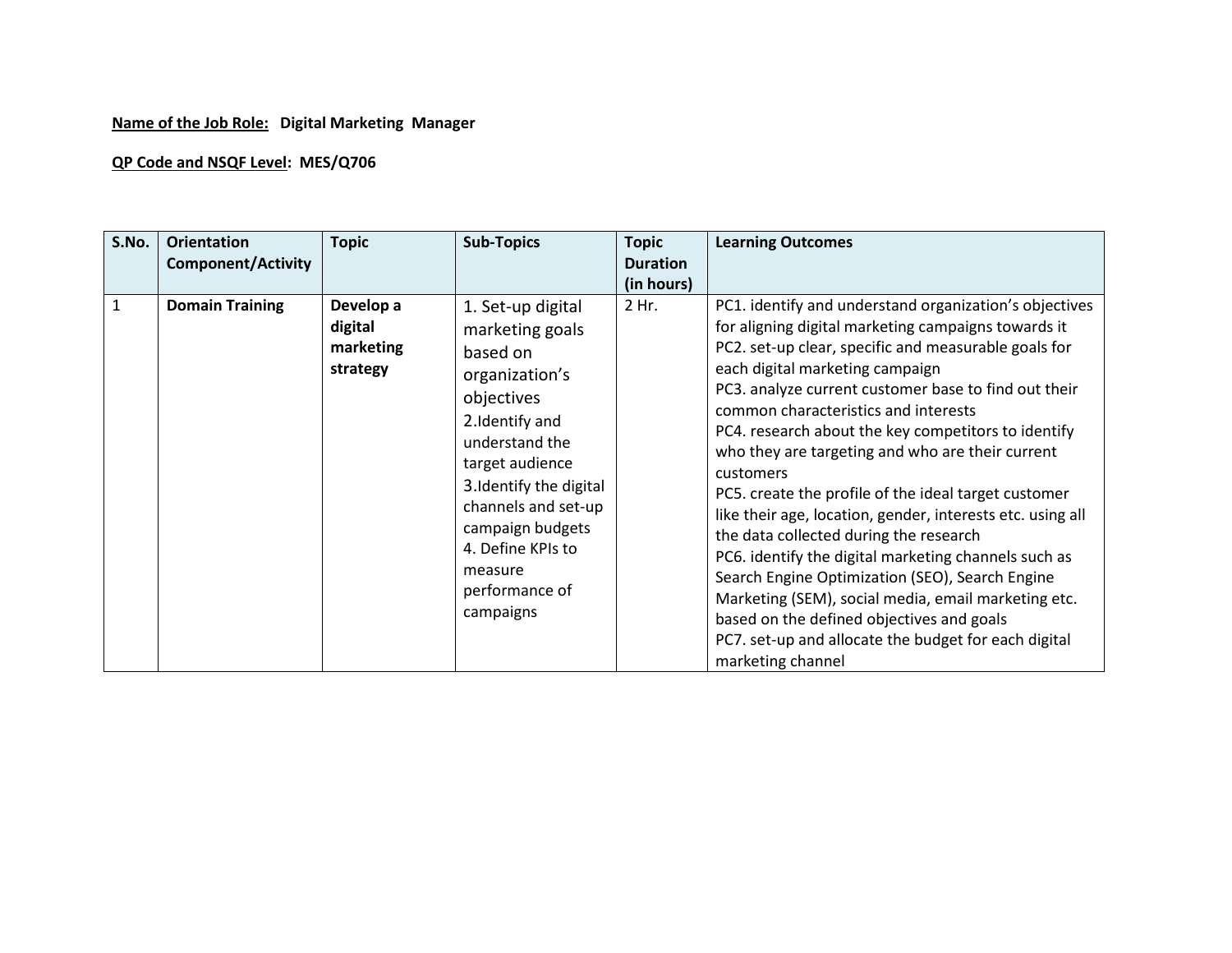| <b>Domain Training</b> | Plan and<br>conduct digital<br>marketing<br>campaigns       | 1. Plan and prioritize<br>the set-up of<br>campaigns<br>2. Delegate tasks to<br>the team members<br>3. Review the set-up<br>of campaigns | 2 Hr. | PC1. prioritize the set-up of campaigns based on the<br>expected ROI which will produce maximum results<br>PC2. set the timelines and dates for getting each<br>digital marketing campaign live based on the available<br>resources<br>PC3. identify the campaign requirements such as<br>content, advertising copies, creatives, keywords,<br>landing pages etc.<br>PC4. delegate the campaign tasks to the team<br>members along with set completion deadline<br>PC5. monitor the work progress, review the quality<br>and give feedback to the team members<br>PC6. test and ensure that the conversion tracking is<br>set-up properly for each campaign<br>PC7. review the target audience, keywords and<br>scheduling of all the campaigns<br>PC8. review and ensure that the campaign budgets are<br>set-up as per the plan |
|------------------------|-------------------------------------------------------------|------------------------------------------------------------------------------------------------------------------------------------------|-------|-----------------------------------------------------------------------------------------------------------------------------------------------------------------------------------------------------------------------------------------------------------------------------------------------------------------------------------------------------------------------------------------------------------------------------------------------------------------------------------------------------------------------------------------------------------------------------------------------------------------------------------------------------------------------------------------------------------------------------------------------------------------------------------------------------------------------------------|
| <b>Domain Training</b> | Optimize<br>campaign's<br>performance<br>and<br>expenditure | 1. Analyze the<br>campaign insights<br>on different<br>channels<br>2. Make the<br>required changes                                       | 2 Hr. | PC1. analyze the performance of campaigns in terms<br>of reach, engagement, cost per click, cost per<br>conversion, conversion rates etc.<br>PC2. segment the campaign performance by target<br>audience, keywords, placements, time and day of<br>week, ad copies and creatives<br>PC3. create a comparison report to analyze<br>campaign's performance on different channels such as<br>search and social<br>PC4. analyze and remove the low performing<br>keywords from the campaigns based on the insights<br>PC5. stop the advertisement with low click-through<br>rate (CTR) and conversion rates                                                                                                                                                                                                                           |